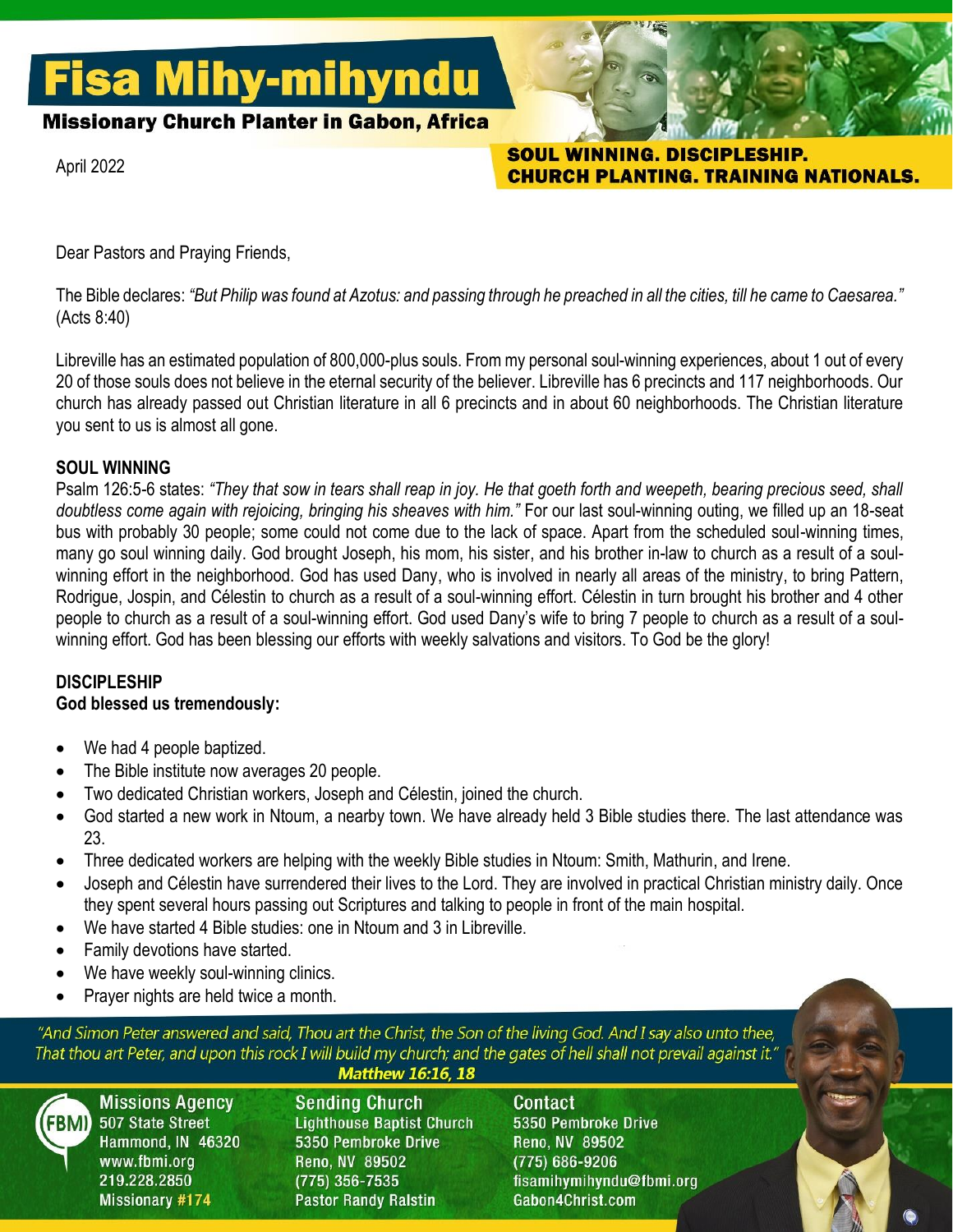# **MINISTRY The Lord blessed us in so many ways:**

- He gave us a new computer to replace the broken one.
- He helped us raise the wall around the church. Some people broke into the pickup truck, damaged a few things, and attempted to steal it. That's the reason we used some of our funds to raise the wall and fix the gate.
- He gave us an air conditioner to help cool the church sanctuary during services. It gets extremely hot due to the warm weather here in Central Africa.
- He helped us find a room to rent for the new church plant in Ntoum, which costs \$200 a month.
- He helped us purchase more chairs, songbooks, and an overhead projector.
- He helped us feed some struggling families.
- The church's monthly giving increased to \$350 a month; 80 percent of our congregation is unemployed.
- The container of Scriptures is almost EMPTIED. We need another container of Bibles, New Testaments, John and Romans, Gospel tracts, etc. We could use a 40-foot container to reach the whole country.

# **GREATEST NEED**

By the grace of God, we raised \$11,850 for the purchase of a bus. We used some of that money to fix the wall and the gate after the pickup-truck theft attempt. The cheapest 18-seat used bus costs \$12,000, without a guarantee to last for a long time. We searched nearly all of the car dealerships in Libreville. We have been spending much money to rent a bus for churchrelated activities, such as soul winning near and far. WE NEED YOUR HELP!! I think it would be BEST to purchase a BIG used bus, a bus seating 70-plus, over there in the USA and ship it by sea. We know some people at the Gabonese customs who could help us get it. WE COULD EASILY FILL IT WITH 70 SOUL WINNERS, win many souls to Christ, and start more churches. Imagine what this would do. I wish you could come see the fields and the open doors!! At least 80 percent of our church goes soul winning each week. Nearly everyone at our church LOVES to go soul winning, kids included. The last soulwinning time, we were forced to leave some soul winners behind due to the lack of space. WE NEED YOU TO HELP US GET A BUS THAT WOULD SEAT 70-PLUS TO REACH GABON WITH THE GOSPEL!! God has given us a good group of dedicated soul winners.

We truly will never be able to thank God and you enough for your faithful prayers and giving!! May God always bless you richly as you serve Him faithfully!!

Your missionary friend,

Fisa Mihy-Mihyndu

*"Therefore, my beloved brethren, be ye stedfast, unmoveable, always abounding in the work of the Lord, forasmuch as ye know that your labour is not in vain in the Lord."* (I Corinthians 15:58)

# **PRAISES**

- Many souls saved
- 4 baptized
- 1 new church plant in Ntoum



*New church plant in Ntoum*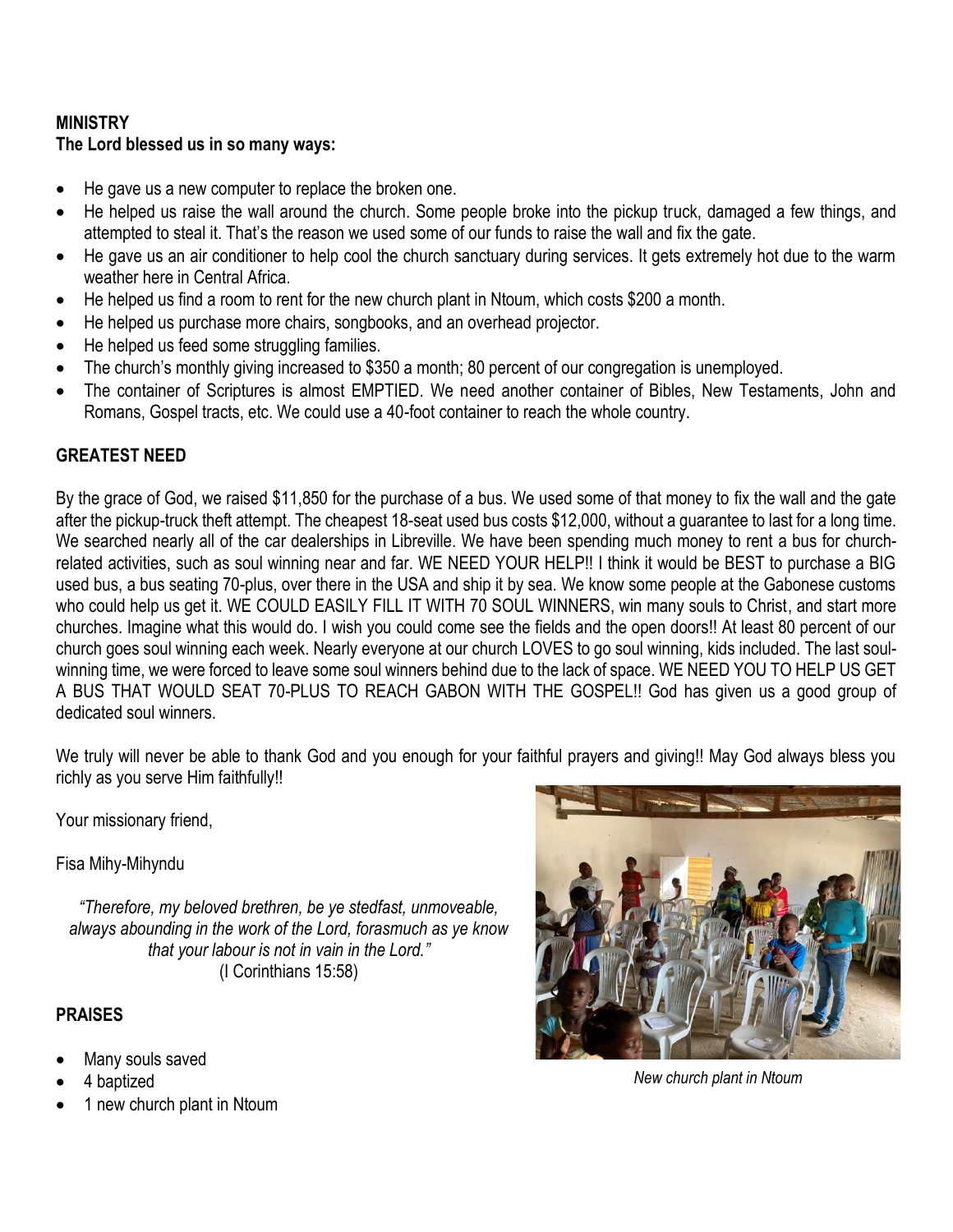- 1<sup>st</sup> church anniversary
- 2 new full-time Christian workers
- 20-plus attendees in the Bible institute
- New families joined the church
- Soul-winning clinics produced more soul winners

# **PRAYER NEEDS**

- Souls to be saved
- **Baptisms**
- **Discipleship**
- More full-time Christian workers
- Evangelization of Gabon
- More churches to be started
- Bus seating 70-plus from the USA
- Land to purchase for the Lord's work in Libreville
- Medical supplies for the ministry
- Another container full of Christian literature (40-foot container)



*Soul winning at the cemetery*



First church anniversary of **Testimony of Bro.** Pattern **Current Current Current Conventions** Current Choir *Fundamental Independent Baptist Church of Libreville*



*Testimony of Bro. Pattern*